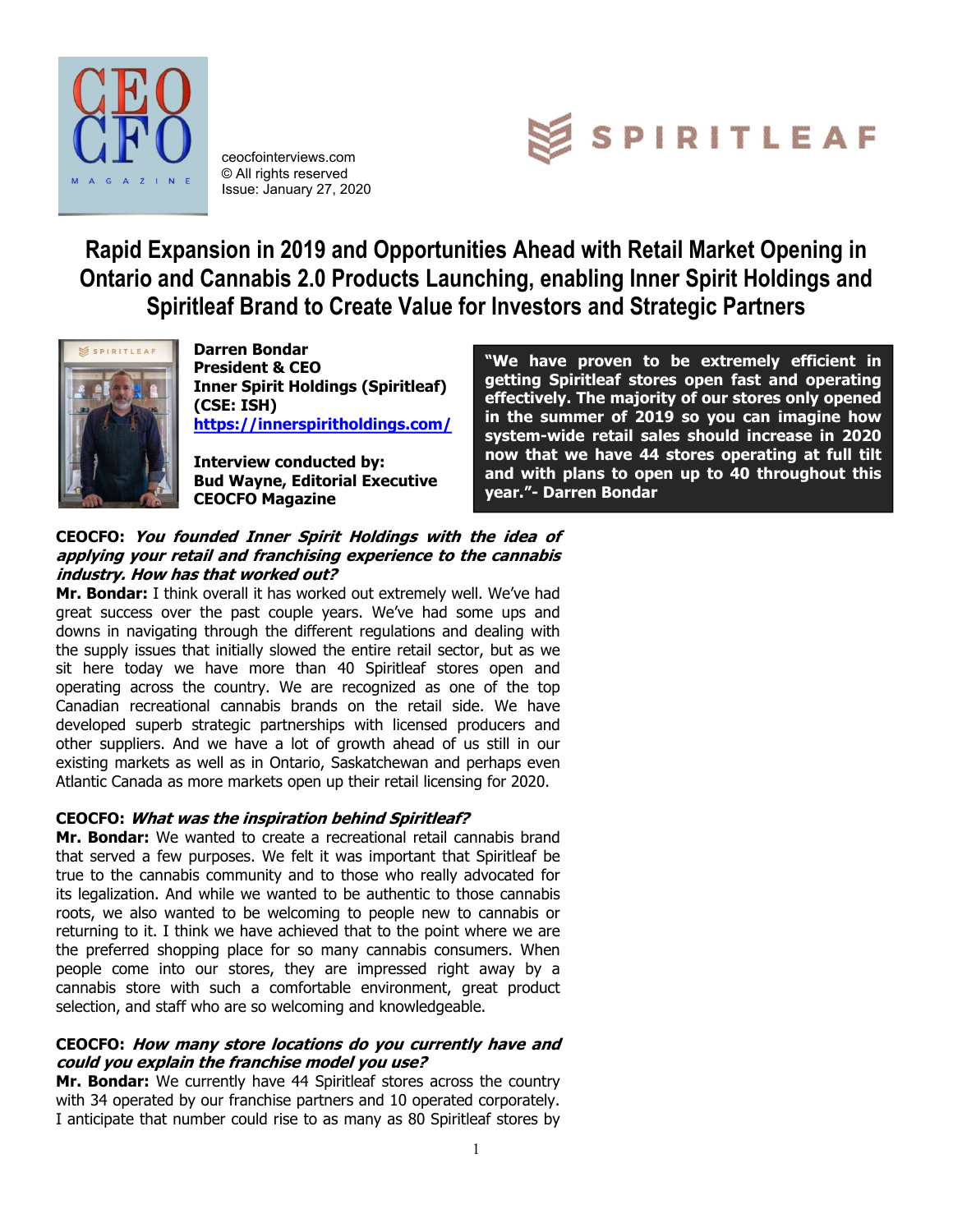the end of 2020. The franchise model has been great for us and has allowed us to expand quickly and effectively into many local communities. We were the first retail cannabis company to gain membership with the Canadian Franchise Association. Our franchise partners are passionate for the business and help market the brand every time they serve customers. These owners pay a royalty on their sales, and we work collectively on company-wide marketing efforts. We have also located corporately owned stores in Alberta as we like the opportunity to support the franchise system by operating these stores, testing our business approach there, and better understanding the retail cannabis market. We also know investors enjoy the top-line revenue associated with operating corporate stores. The open licensing system coming to Ontario and Saskatchewan means we will look to add corporate stores in those markets as well.

#### **CEOCFO: What have you learned about running a business since starting Inner Spirit?**

**Mr. Bondar:** I have been running businesses for over 20 years so I think the biggest learning curve with the cannabis industry is just how highly regulated it is and how you need to navigate three different levels of government regulations. The running of a public company was also relatively new to me so I have spent the time and energy to learn the ins and outs and the rules relating to that. I have a great team and Board of Directors around me which have supported me so I could overcome any initial challenges and really embrace the opportunity to run a public cannabis company listed on the Canadian Securities Exchange. I definitely enjoy the range of activities I have with Spiritleaf, from working with franchise partners, participating on the floor of a retail store and negotiating partnerships with licensed producers to working with investment bankers and shareholders to further fund our company's growth.

#### **CEOCFO: Where is your focus as CEO? Are you active in all facets of this rapidly growing business?**

**Mr. Bondar:** I am ultimately focused on four things. One is the overall success of our business which in turn helps us build the Spiritleaf brand. Secondly, I am focused on our people so we ensure our employees have a good experience and know we are investing in them because they are the human capital behind this business and they need to feel appreciated, be knowledgeable and buy into the Spiritleaf brand. The third element is our franchise partners -- they need to be successful and if they are successful then the rest of the company can be successful. More than anything, we consider ourselves partners with our franchise owners and many of them are also shareholders. The fourth of course is delivering value to our shareholders. If the business is doing well, then our shareholders should be benefiting financially and feeling proud about what we're building with the Spiritleaf brand.

#### **CEOCFO: Do you have the funds needed to continue your growth? What are you doing to attract investors?**

**Mr. Bondar:** We do have the funds required where we can see ourselves to be fully capitalized. There are some accretive opportunities for us to be able to open additional corporate stores in such markets as Ontario. As we move towards that, there may be a need for some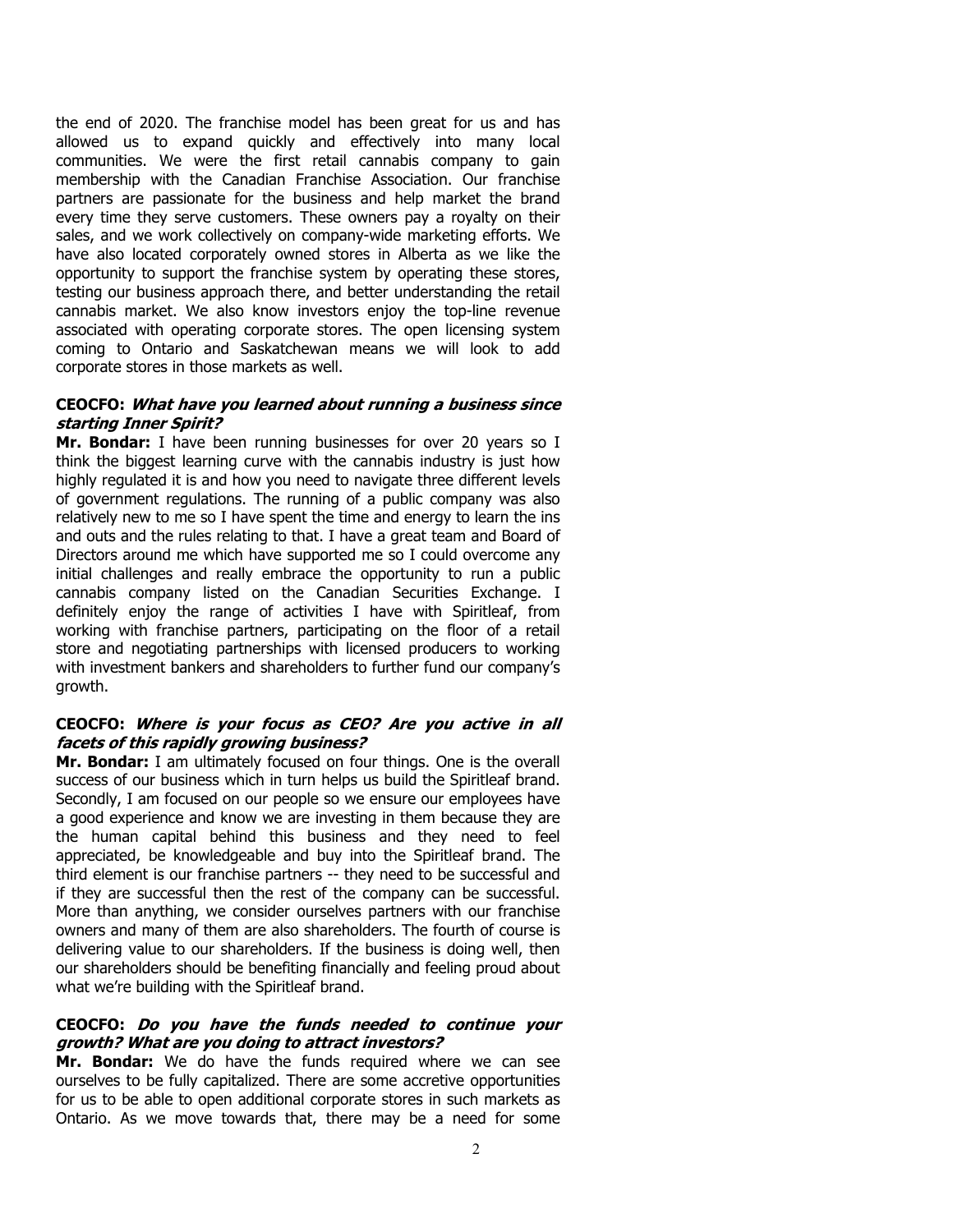additional funds and we feel we would be able to raise those. We have been keeping our company visible with investors at investment conferences, through investor news platforms, and as a thought leader presenting at industry conferences. We do our best to keep our shareholders and the investment community informed through a steady flow of news releases, social media messaging, and participating in interviews with magazines such as CEOCFO. Upcoming presentations I'll be making to share the Spiritleaf brand story include The Gathering business summit in Banff, Alberta in February and the SXSW conference in Austin, Texas in March.

### **CEOCFO: Your cannabis retail operations netted \$29 million in system-wide retail sales last year while serving 740,000 customers. An analyst following your company is projecting significant additional growth in 2020. How do you see the coming year??**

**Mr. Bondar:** I think the future for Spiritleaf is very bright. The \$29 million of system-wide retail sales takes into account all the franchise stores and corporate stores and combines their sales. That is a pretty common metric used in the franchise industry. It speaks to the strength of what we've built and our ability to build a loyal customer following in an entirely new industry. We have proven to be extremely efficient in getting Spiritleaf stores open fast and operating effectively. The majority of our stores only opened in the summer of 2019 so you can imagine how system-wide retail sales should increase in 2020 now that we have 44 stores operating at full tilt and with plans to open up to 40 throughout this year. The analyst you mentioned is Fundamental Research and they certainly see what we're building and how the store count and operating performance look good for us in 2020 and should drive up our customer numbers. We recently launched a rewards program for customers in select markets called The Collective and are putting the finishing touches on the launch of other branded proprietary products this year.

#### **CEOCFO: Fundamental Research also noted the importance of the rollout of Cannabis 2.0 products for your performance. Do you expect a further boost to store sales in 2020?**

**Mr. Bondar:** We're very pleased to be adding Cannabis 2.0 products to our Spiritleaf stores. These products include edibles, vape cartridges, one-use vape products and beverages. It will take time for the products to launch across our network based on each provincial market's regulations and supply situation. I can tell you that the more mature markets in the U.S. already have these products and they can represent as much as 40% to 50% of overall sales for a retailer. We don't expect these new products to detract from our existing sales to any great degree, as we think it will primarily layer on top of existing sales. We also feel it will bring in new consumers who may not want to inhale or smoke something, and who might be more comfortable eating or drinking cannabis in a different format. We expect to again have our staff be the trusted and knowledgeable source of information and guidance for these products with our customers.